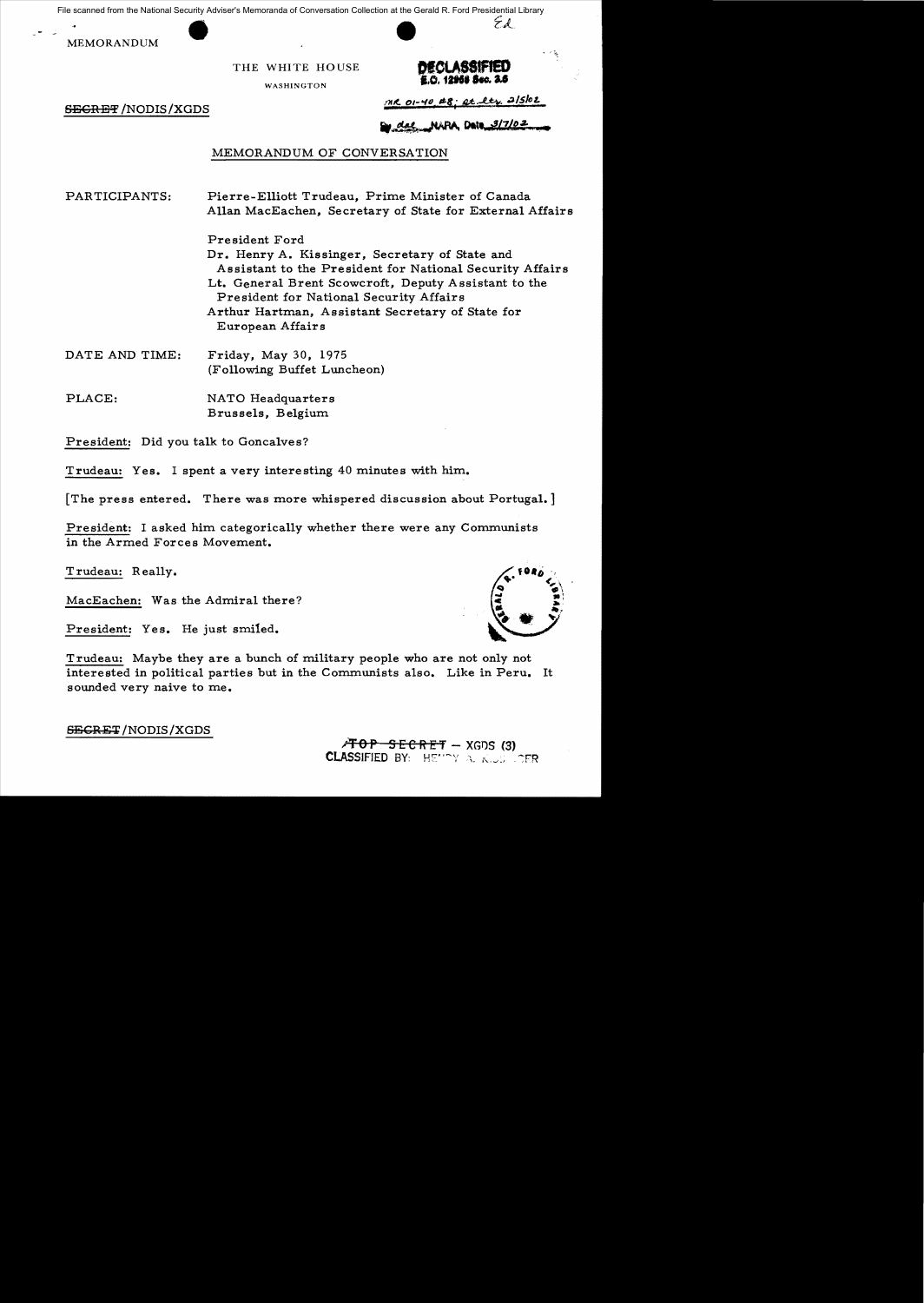### $SEGREF/NODIS/XGDS$   $\left[\begin{matrix} \frac{1}{2} & \frac{1}{2} \end{matrix}\right]$  -2-



MacEachen: I asked the Admiral what he saw in the future elections. He said the parties were full of wind and they had to take the wind out. They were just struggling for power, he said.

Trudeau: I want to thank you for giving us the time.

[Secretary Kissinger arrived.]

Kissinger: For a country to have to deal.with Greece and Turkey and Israel and the Arabs simultaneously is too much for any country.

President: We are grateful for the renewal of NORAD.

Trudeau: We wanted an indefinite renewal, but Parliament said it should be five years, and we thought that was okay.

We are grateful but surprised at your support for our NATO meeting proposal. I expect the French will think you put us up to it.

That you so readily accepted the idea indicate s you accept the idea of giving our relations political direction, not just blindly accepting things. We will see how it works out.

Kissinger: Sauvagnargues had no instructions and would have been in trouble at home if he had accepted it.

Trudeau<sub>L</sub> But the language was not very definitive.

At the DPC last week, Schlesinger took us on. We want to assure you that any decision from our defense review won't lessen our commitment. We will retain at least our present commitment in real terms. But I am not sure our military are preparing for the right conflict -- like convoy protection.

Kissinger: There are a number of questions which have been swept under the rug.

Trudeau: Flexible response was never defined. Massive retaliation and trip wire are more obvious.

President: I was on the Defense Preparedness Subcommittee. I found it very useful to get testimony rather than just reading the;Defense annual report.

We appreciate Canada's willingness to take 3, 000 or more of the Vietnamese refugees.

**SECRET/NODIS/XGDS**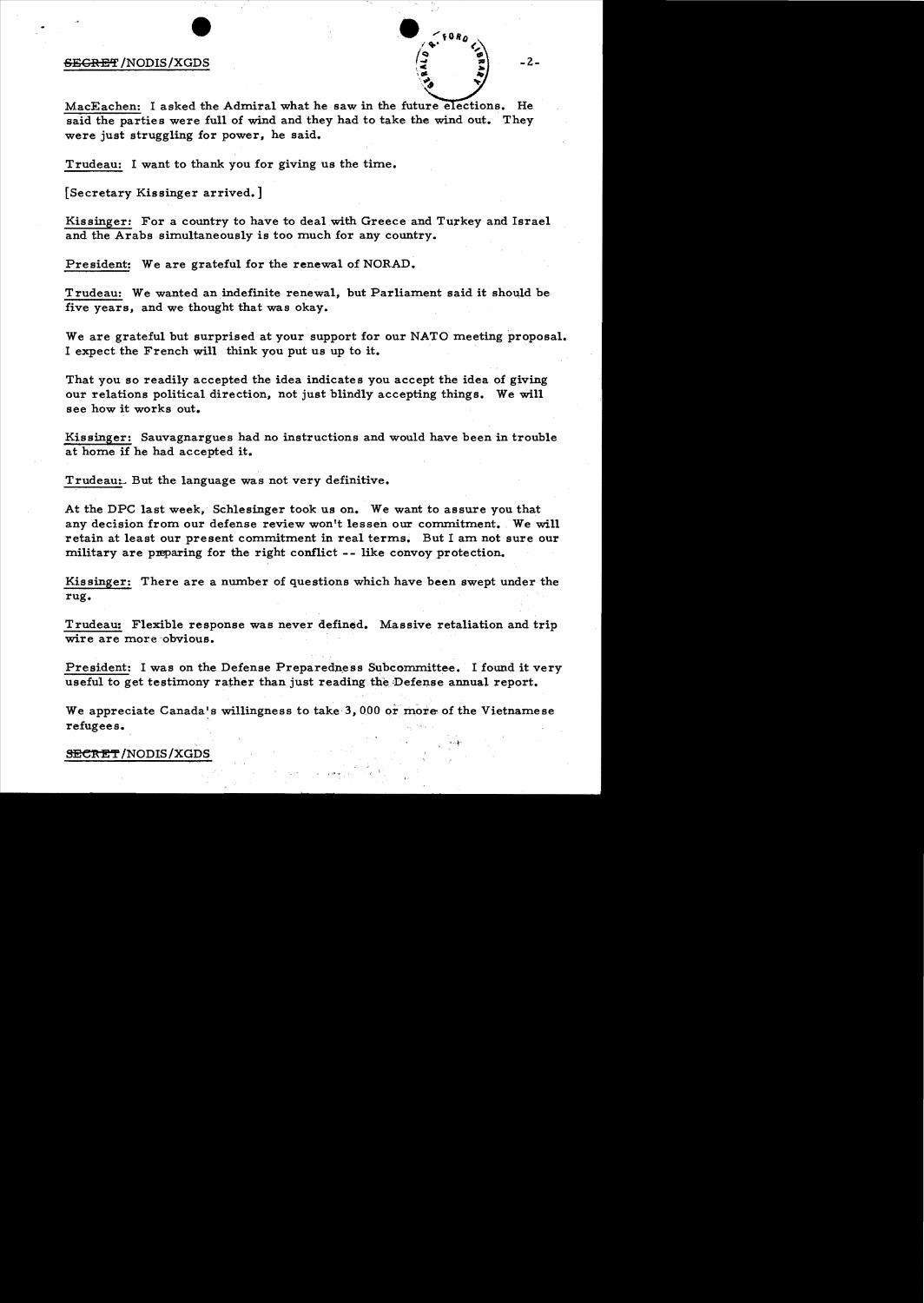# $\bullet$  $S$ EGRET /NODIS/XGDS  $-3-$

Trudeau: It is nice of you to say so. We may be able to take more.

President: I think the security checks are completed and their skills being put into a computer.

Trudeau: The only otherbilaterial issue I have is on natural gas. I know we are creating a problem for you. I hope I am living up to my December commitment to consult with you. I did make it a two-tier price rise, which cost the Province many millions of dollars.

President: We appreciate that. I went on television the night before I left Washington to raise the price of imported crude by \$1 a barrel. Congress has done literally nothing to get a conservat ion program, a price mechanism, or any other means. Or to stimulate our own production. I will soon decontrol the old wells. Congress can veto it within five days. They may do so, but the law expires August 31, so they would have to pass a new law and we could sustain the veto. So one way or another we will raise the prices.

Trudeau: We have an administered price. We will let it rise toward the world price. The gas price will reflect the commodity value between them.

MacEachen: The reason we phased gas was because of our commitment to you.

Ambassador Porter has a preview of the oil report. We won't make a decision on supply before consultations with you.

President: That is helpful. I note our imports are about 550,000 barrels a day.

Trudeau: You aren't taking as much as we promised.

President: Our imports of petroleum are down some.

Kissinger: It's partly recession-induced.

Trudeau: How are prices staying up? Economic theory indicates they should drop.

Kissinger: The Shah is upset about the situation. They are down to five million barrels a day. They have papers showing they could go down to 2.5 and still meet their commitments. The others are at their margin, so if we can convince the Shah to hold the price, we are okay.

Trudeau: That is all I have. Are you going skiing?

President: I would certainly like to. I'll have more flexibility in 1976 and 77!

#### **SECRET /NODIS / XGDS**

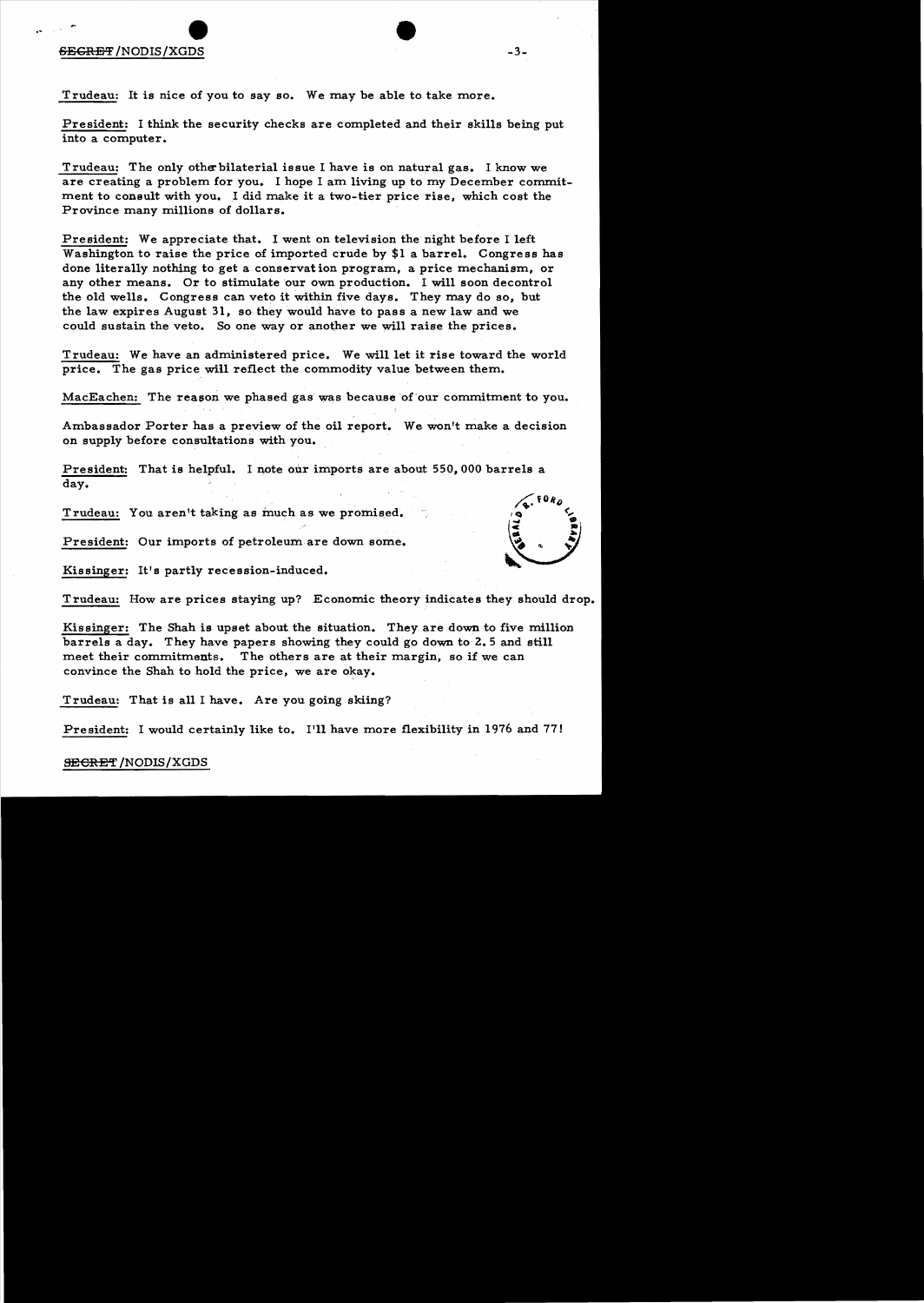#### THE WHITE HOUSE

#### WASHINGTON

#### MEETING WITH PRIME MINISTER TRUDEAU OF CANADA

Friday, May 30, 1075 (Following buffet luncheon) NATO Headquarters Brussels, Belgium

From: Henry A. Kissinger  $\bigwedge$ 

#### I. PURPOSE

This meeting, at the time of the NATO Summit, will permit you and the Prime Minister to review trans-Atlantic and East-West issues as well as current international developments of mutual interest.

#### Your purpose will be:

-- to review progress on the principal issues at the NATO Summit, and

-- to stress the importance of Allied solidarity, close consultations, and continued Canadian efforts to maintain the strength of the Alliance.

#### II. BACKGROUND, PARTICIPANTS AND PRESS ARRANGEMENTS

A. Background: Your last meeting with Prime Minister Trudeau (troo-DOH) was on December 4, when he made a one-day working visit to Washington.

Alliance and East-West Issues: The Canadian Government is currentl conducting a defense review which is scheduled to be completed this summer. This review may well, because of budgetary constraints, lead to further reductions in the Canadian armed forces and could lead to a smaller contribution to NATO and difficult choices regarding peacekeeping roles and future equipment replacement.



del **NAPA Dem** 3/7/02

at the 2/5/02



**XGDS**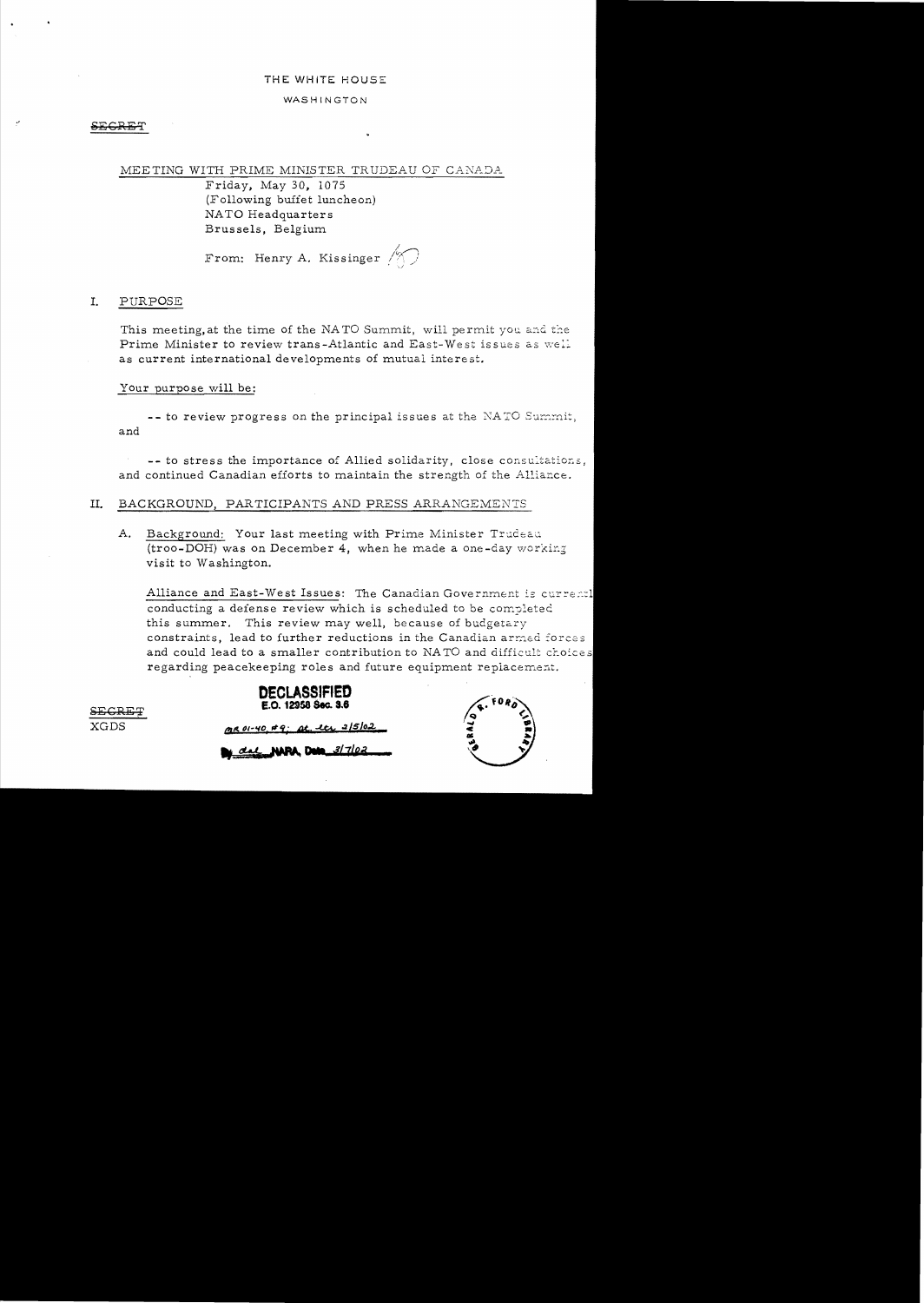Although recognizing the strategic importance of Spain to Western defense, the Canadian Government is concerned over the political difficulties involved in closer NATO links to Spain, in view of the nature of the Spanish regime and the opposition of the Scandinavian and Benelux countries. Canada also believes this is a sensitive time because of recent developments in Portugal. Consequently, Canada does not support closer links with Spain at this time.

Canada is amenable to a CSCE summit in Helsinki this summer but will insist on further Soviet concessions on advance notification of major military maneuvers and on Basket III issues (human contacts). The Canadians have recurrently suggested that without reasonable final results it might be advisable to forego any stage III meeting at all.

Canada supports MBFR more for the impact its success would have on detente than for its effect on the conventional balance in Central Europe. The Canadians expect to participate in Phase II reductions but are under economic pressures and might support a European effort to telescope phasing in order to permit early reduction of non-US NATO forces. However, they oppose any reductions formulation in which a distinction is made between Canada's forces and those of the West Europeans (e.g., the Soviet suggestion that stationed forces might be reduced before indigenous forces). The <sub>1</sub> Canadians favor the introduction of nuclear elements into the negotiations.



Bilateral Issues: Earlier this month, the United States and Canada agreed to renew the North America Air Defense (NORAD) agreement for another five-year period. This had become a political issue in Canada, with opponents saying that the manned bomber threat is now negligible and that this link with U.S. strategic defense jeopardized Canada's sovereignty.

Another recent positive development in our relations has been the response of the Canadian Government to our appeal for help in resettling refugees from Indochina. Canada has agreed to take 3,000 refugees in addition to the 14,000 Vietnamese eligible for entry through Vietnamese relatives residing in Canada. Already several hundred Vietnamese have arrived in Canada, some going directly from Guam where Canadian immigration officials are working closely with U.S. officials.

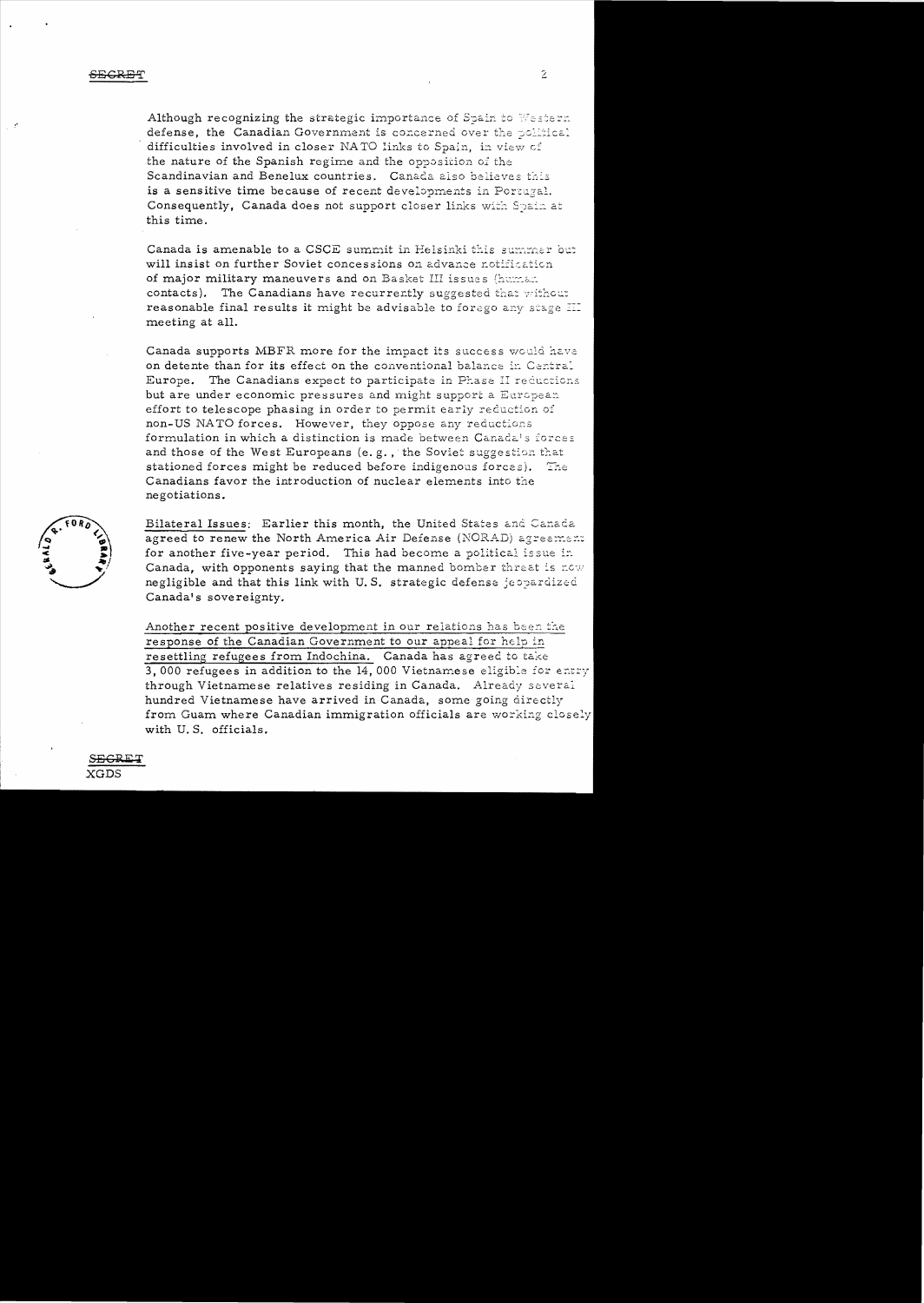not participate directly in the Paris Prepcon. While recognizing On the other hand, the Canadian Government announced recently its intention to increase the price of gas exported to the United States. This will increase significantly the cost of gas to  $U.S.$ consumers especially in the Pacific Northwest and California. The Canadians have given us some private assurances about continuing supply of natural gas in the future. (Canada did **irom the failure of the Prepcon that a productive producer/** consumer conference on energy is unlikely, Canada did voice muted support for LDC concerns about other raw materials, of which it is a major exporter. Nonetheless, Canada has been a strong supporter of consumer solidarity and also of the conservation and accelerated development programs in the  $IEA.$ )

Another source of friction has been Canada's active promotion of expanded trade with Cuba. The Canadian Government believes that all companies operating in Canada -- including subsidiaries of U.S. companies -- should follow Canadian policy, not foreign regulation regarding export trade. Ottawa has interceded with the U. S. Government recently in several cases to request that Cuban trade by U. S. subsidiaries in Canada not be prevented by U. S. regulation..

- B. Participants: Prime Minister Trudeau, Foreign Minister MacEachen Henry A. Kissinger and Brent Scowcroft.
- C. Press Arrangements: The meeting will be announced as part of your schedule in Brussels, and there will be a press photo session at the beginning of your talks.

### III. TALKING POINTS

#### Introductory

1. I am pleased that the NATO meeting has afforded us this opportunity to meet and continue the discussions we began during your visit to Washington last December. As I stated in my NATO remarks, such consultations are very important.



SECRET XGDS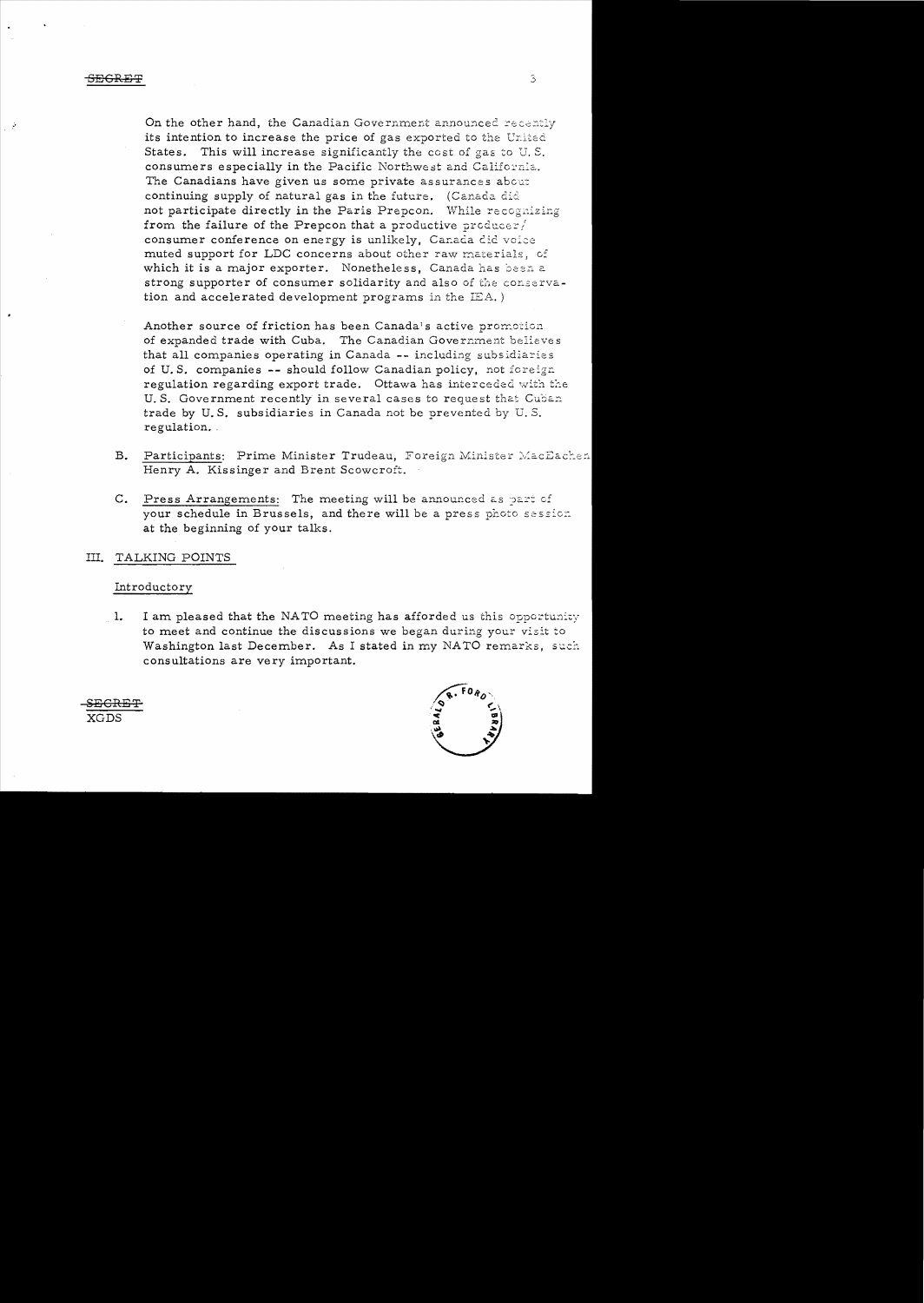$2.$ I want to note at the outset my pleasure at the renewal of the NORAD agreement for another five years. This cooperation remains vitally important to our mutual security and is a significant part of the NATO framework.

### Atlantic Alliance/NATO Summit

- $\mathbf{1}$ . I believe we can be well satisfied with the NATO Summit. The discussions should contribute importantly to the strengthening of Alliance solidarity and cooperation.
- $2.$ It is my firm belief that no cause is of greater importance for our peoples -- and to the prospects for peace and stability throughout the world. -- than that of maintaining and demonstrating the strength and solidarity of the West.
- $3.$ These are times of immense challenge for our countries. The very fact that the issues before us are of such gravity and complexity makes this NATO summit especially important as an opportunity to reaffirm our determination to resolve problems and to find solutions in the common interest.
- $4.$ As I stated yesterday, the United States remains true to our North Atlantic Treaty commitments.
- 5. I am very satisfied with my consultations with the other leaders of the Alliance on the need to maintain a strong and credible defense, to improve the process of consultation, and to proceed together with the agenda for detente.
- 6. Unless the NATO members keep their defense forces strong and unless we continue modernization, the Alliance will be extremely hard pressed to meet the challenges and opportunities we face.

### Portugal and NATO

1. The April 25 election results, while encouraging for the Socialists and other moderates, will have only slight effect upon the policies and leadership of the AFM. Continuing unrest and turmoil in Portugal, as have taken place recently, are a source of continuing concern.

 $60R$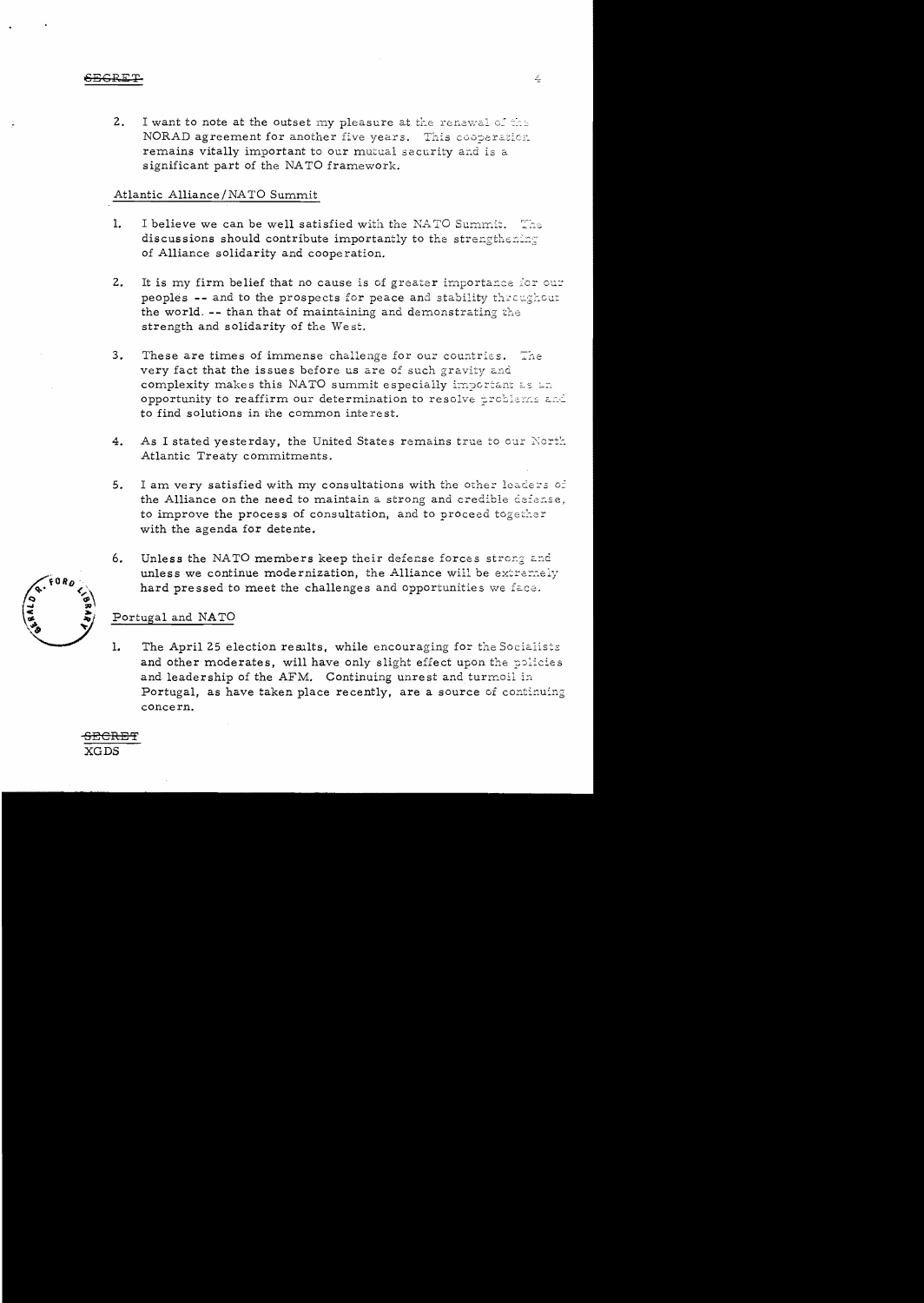#### <u>ECRET</u>

 $2<sub>1</sub>$ We remain deeply concerned about the radical and neutralist policies of the AFM, the presence of Communist ministers in the Cabinet, and the future role of Portugal in the Alliance.

## Spain and NATO

- $1.$ It is important to look to the future, and to the importance that the stable, purposeful framework of the North Atlantic Alliance can provide to Spain over the coming years. Our defense facilities in Spain make a substantial contribution to the Alliance.
- $2.$ Spain would be aided in following a stable, moderate course if it is brought into the NATO framework as early as circumstances permit.
- We recognize that a number of Allies, including Canada, do not  $3.$ wish to consider Spanish membership in NATO while Franco is in office. However, we should be prepared for the transition. We think it important to begin to indicate to the Spanish, as well as to our own publics, that a future possibility for a Spanish role in the Alliance exists.

### CSCE

- The Allies have done a good job in developing realistic goals at  $1.$ the CSCE. We hope that Canada will continue to join in holding firm on Western positions, and I know the importance your government attaches to the freedom of contact and humanitarian issues in Basket III.
- $2.$ At the same time, we believe the Allies should be realistic in demands for Soviet concessions on Confidence Building Measures.
- $3<sub>1</sub>$ We still assume that results of the Geneva talks will be significant enough to justify a Stage III summit this year, but we will continue to withhold a final commitment to a summit until results are in hand.

### MBFR

1. We have just completed a thorough review of MBFR in which we examined what should be done in the near future to help achieve our MBFR objectives.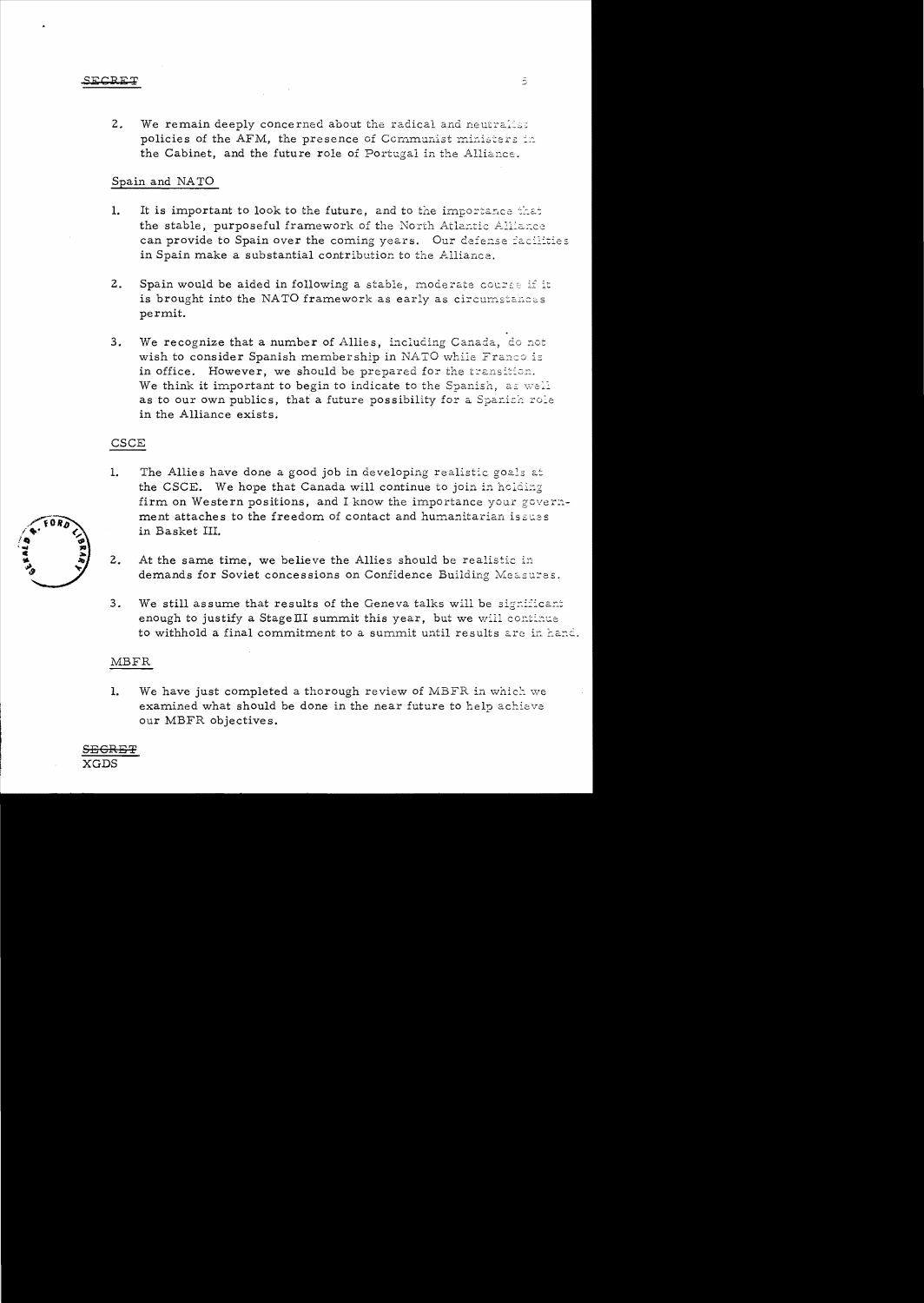- Our review of course included the question of introducing  $2.$ nuclear weapons into MBFR.
- $3.$ We have concluded that the addition of nuclear elements to the U.S. first-phase reductions offers the best promise for reducing the existing asymmetry in armor and manpower in Central Europe and gaining Eastern acceptance of manpower parity in that area.
- $4.$ A prime objective in our examination of this possible change in the Alliance position has been to maintain the greatest possible flexibility for improving NATO forces and military effectiveness.
- We will be presenting to NATO a comprehensive paper on our 5. views, explaining our proposal in detail.

#### Energy/Raw Materials

- $1.$ I regret lack of agreement at the producer-consumer preparatory conference, but believe it better not to move forward with a conference which would clearly not be productive. The primary focus of U.S. international energy initiatives will remain the  $E\mathbb{E}$ .
- The Prepcon's failure underscored several points: we cannot  $2<sub>1</sub>$ resolve the energy problem simply by talking to the producers; we must take the necessary steps to achieve the conservation and development of domestic energy sources which will reduce our dependence on imports, and create the objective conditions for lower oil prices. My recently announced energy measures . are designed to achieve these ends.
- We expect OPEC/LDC solidarity, demonstrated at the Prepcon,  $3.$ to intensify in future international meetings. At the same time, we were gratified by the extraordinary degree of solidarity of the IEA countries and hope this will continue.
- $4.$ The politicization of raw materials issues stalemated the energy Prepcon. It is now in the interests of the industrialized countries to coordinate with one another to ensure a common approach to the developing countries and demands for abandonment of the present international economic system.



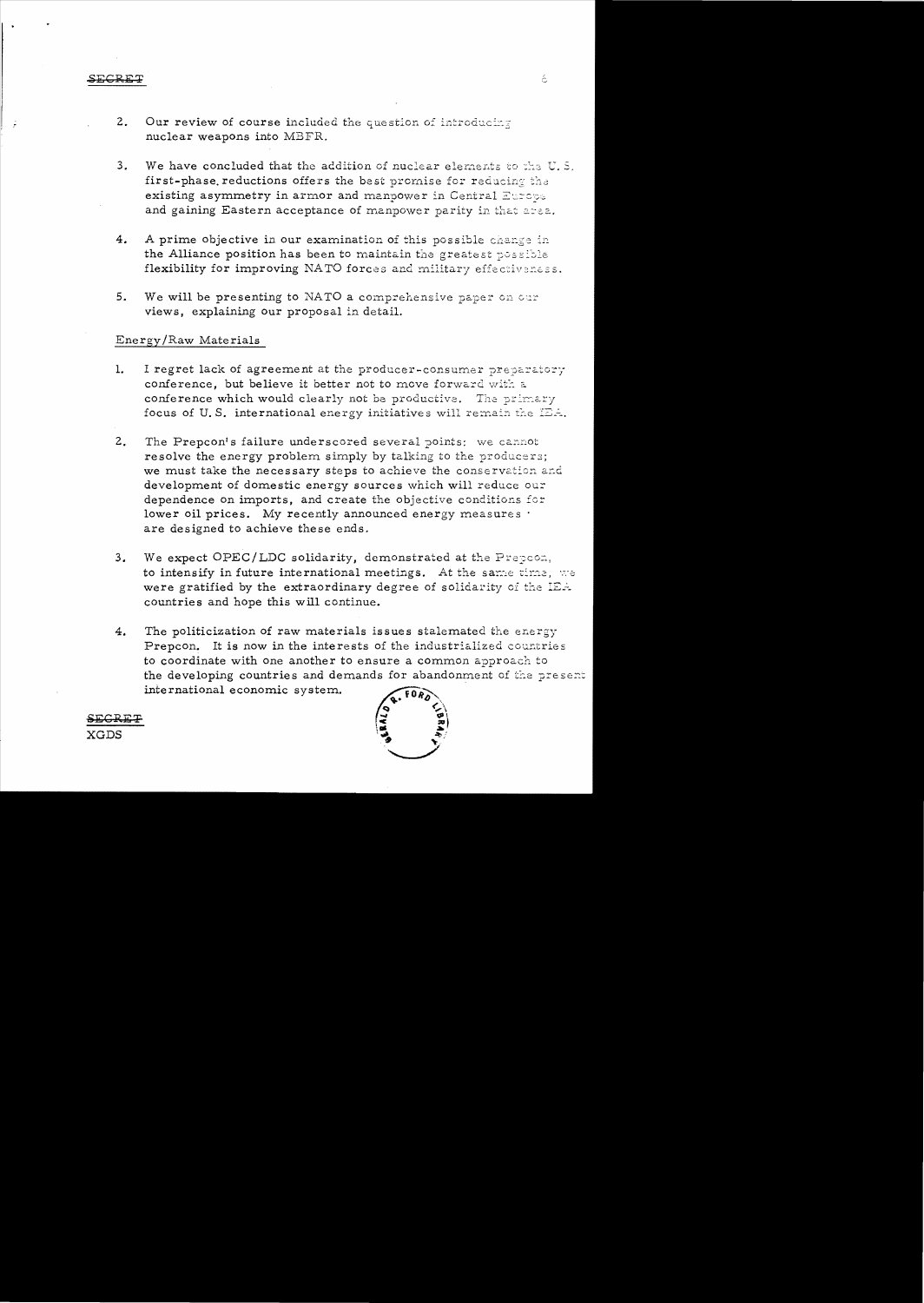#### **FCREF**

We are prepared to consider realistic proposals for change in  $5<sub>1</sub>$ specific areas where change is of substantive benefit and matually agreeable. Increases in developing country income should be achieved primarily through increased production and trade; it is particularly unrealistic to think that large scale transfers can take place in a stagnating world economy or on the basis of demands by developing countries for "reparations."

7

We must convince developing countries of our genuine interest in 6. finding solutions to commodity problems and of the necessity to tailor solutions to the individual commodities. We must also convince them that they must move from their radical demands to more realistic bargaining.

#### Middle East

- $\mathbf{1}$ . I am looking forward to my talks with Sadat.
- $2.$ The Middle East situation is, of course, dangerous for all of us since without some significant diplomatic movement there will almost certainly be an eventual resumption of hostilities and another oil embargo -- even though the Arabs appear at present still intent on diplomatic progress. The problem is how to get around Israel's apparent rigidity.
- Our reassessment has been prolonged because its outcome naturally 3. depends in good part on the attitude of the parties and we are hoping for some change. As yet we have made no decision on a diplomatic option. The choices are to resume the suspended negotiations over the Sinai passes and oil fields, or try for a broader interim agreement, or go squarely for a comprehensive settlement, with the possibility of it resulting in a series of interim agreements. Nor have we made any firm decisions on Geneva, although this seems more and more likely as time goes by with no signs of movement.
	- We are under heavy pressure from Israel and its supporters in the  $4.$ U.S., on the one hand, and Sadat and the other Arabs, on the other, to take a public stand in their favor.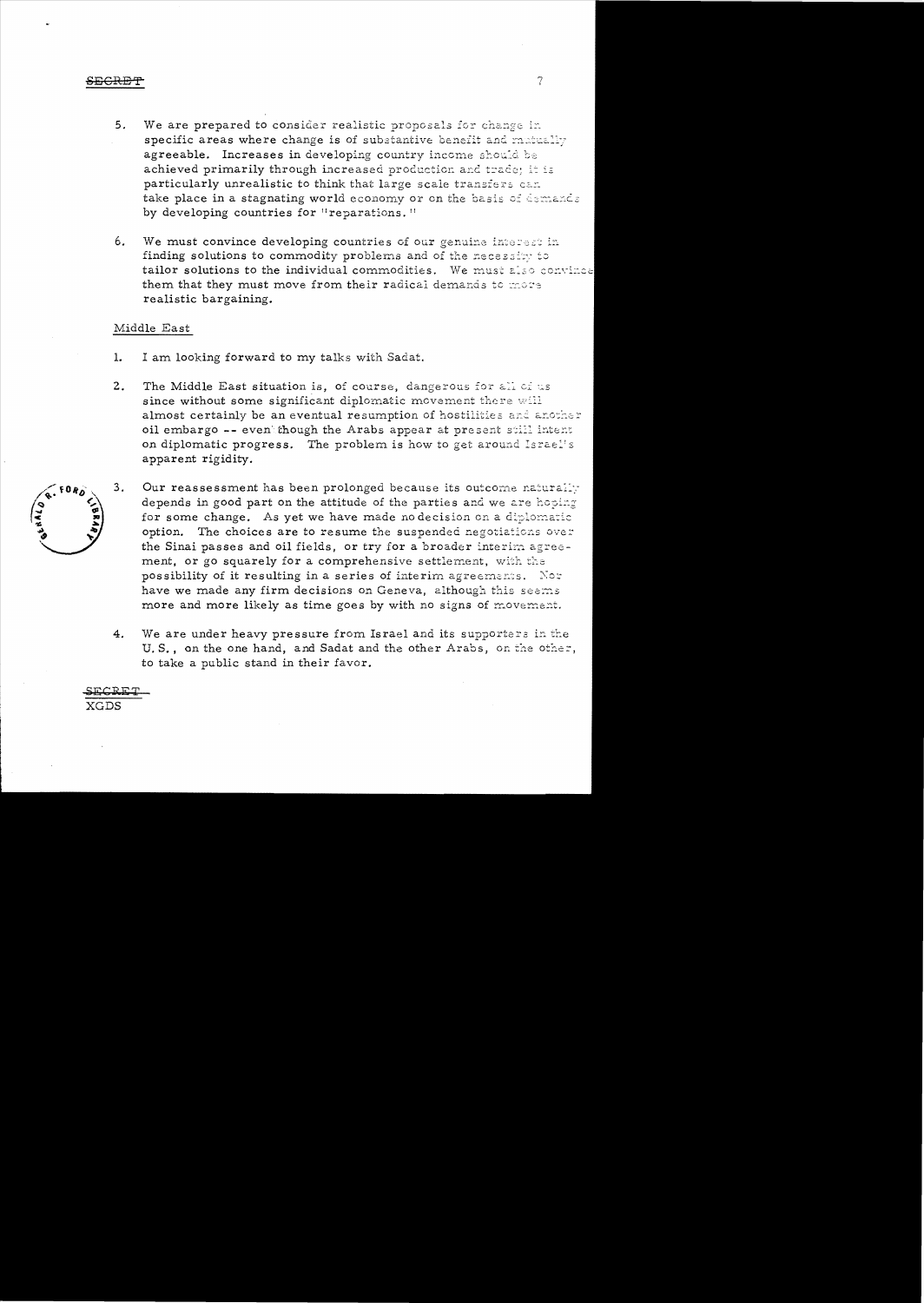- We have been firm in not entering into any new military or economic  $5.$ arrangements with Israel while the reassessment continues, but we have had no new diplomatic proposals from them. Sadat is becoming more anxious because political and economic pressures on him are increasing, partly generated by the USSR. Critical dates for the Arabs will be the Arab Summit on June 28 and the renewal of UNEF on July 25, so something must begin to move this month.
- 6. I hope my meetings in Salzburg with Sadat and later with Rabin, together with Secretary Kissinger's meeting with Gromyko two weeks ago, will provide a clearer idea of what is feasible.

#### Cyprus

- The continuing lack of a negotiated settlement on Cyprus is damaging 1. to the Alliance and has weakened its strategic southern flank. It is therefore important to the Alliance -- as well as to the parties -that a solution be found. The United States will continue to offer its good offices in assisting the parties to find such an acceptable solution.
- It is in this spirit that I met with the Greek and Turkish prime  $2.$ ministers. I am hopeful that these meetings, together with recent direct Greek-Turkish and Cypriot intercommunal contacts, will create momentum for progress toward a settlement acceptable to all parties -- Greece, Turkey and Cyprus.

#### Bilateral Issues (if raised by Trudeau)

Energy: Continued consultation and collaboration are necessary to 1. prevent energy matters from becoming more divisive in our bilateral relations. I appreciate Canada's assurances that natural gas exports will not be curtailed but regret that the recently announced natural gas price increases could not be phased over a longer period to allow consumers more time to adjust to the higher prices.

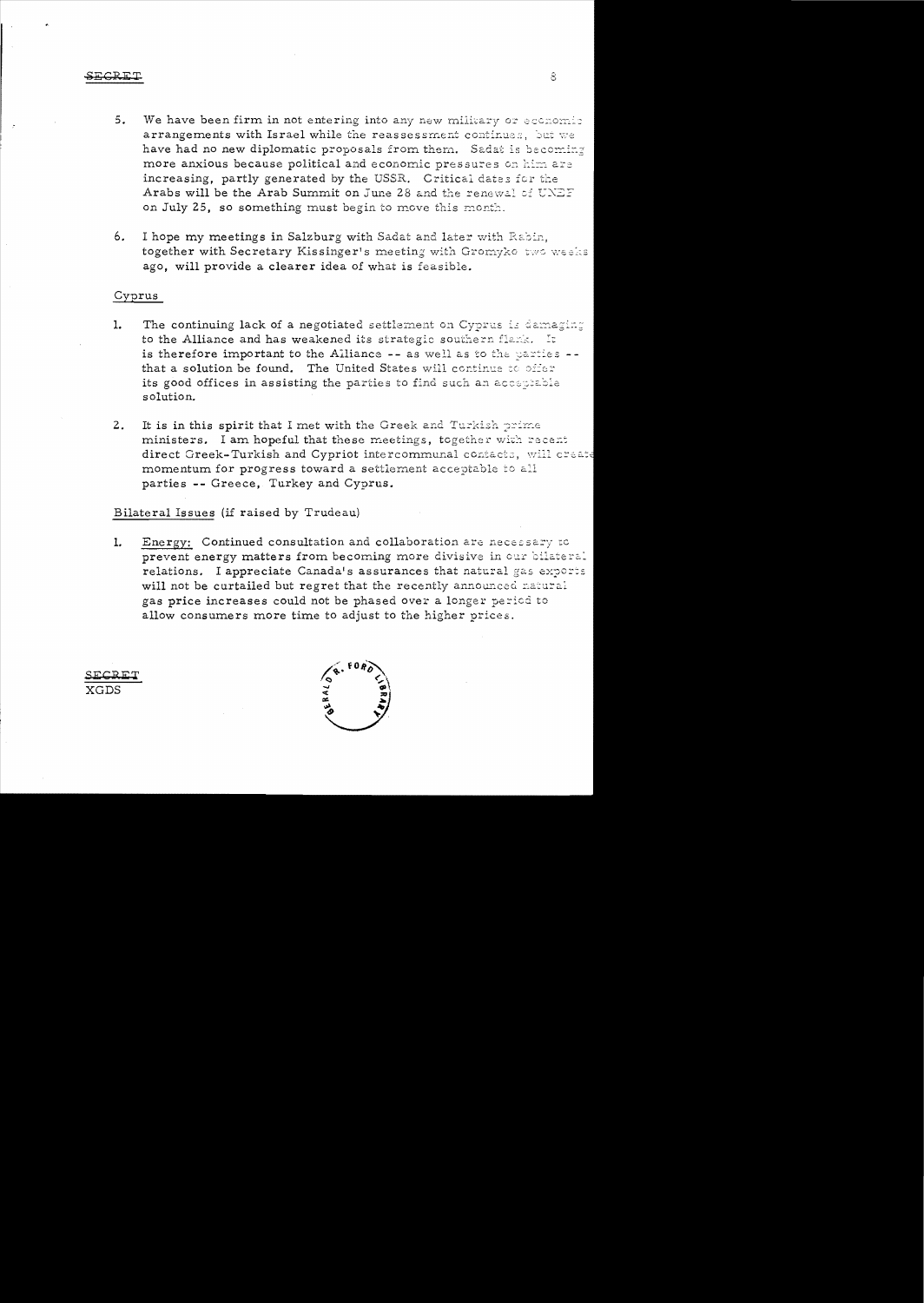#### **SECRET**

 $\big)$ 

Cuban Trade: I am aware of Canadian concern regarding possible  $2.$ restrictions on Cuban trade by U.S. subsidiaries operating in Canada. We are continuing to review this aspect of our Cuban policy and, in the meantime, are reviewing export license applications on a case by case basis.

> $>^{\prime}$  $\mathbf{S}^{\mathrm{L}}_{\mathrm{F}}$  $\mathcal{L}^{\rm{c}}$  $\mathbf{x}^{\prime}$  $\mathcal{L}_{\mathcal{C}}$  $\mathcal{C}^{\mathcal{C}}_{\mathcal{C}}$

Biographic sketches and additional background materials are in your bilateral briefing book at the tab marked Canada.

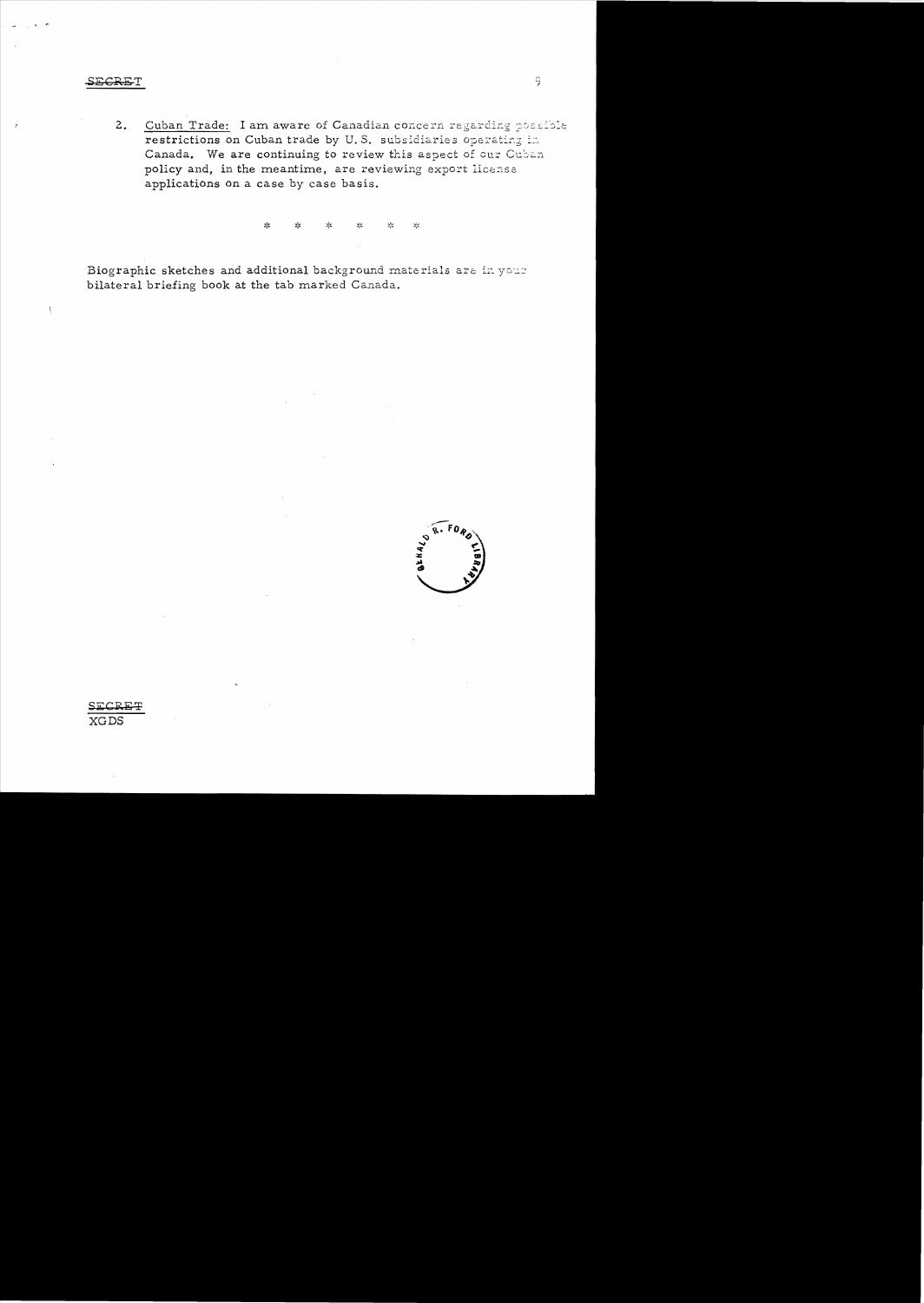Tructlan Hartimon

**DECLASSIFIED** E.O. 12953 Sec. 3.6

neo1-40 #8: at ete 2/5/02

THE WHITE HOUSE **WASHINGTON** 

MAL NARA, Data 3/7/02 THE WHITE HOUSE

WASHINGTON

PDid for took to Generalise I Yes, Ispent a man men in 40 min (Prossim) (Mars pont très omit Pertryd) P I ested trim categorisch whitter than were any mosts in AFNI.  $T$  Russelly? M assor i administrary? P yes. No just semiled I Unaght they med hund of mil progh certions whant with which it is puties but in Crosto des. Like in Peni. It sould un haid to me. Ill I canted a a drived what he saw in fortune electrons. Resound - justice cress bot. briting were forst strangering for pointer. T Worth thank you for giving to the  $\overline{m}$ . (Ranus) LFrancenty to have to deal w/ orto

I & arces semmed is to much. PUSe gratified for Norad unimal Twee work him befored wound but Parlament Find 5 yrs & we that of We guarged but Linguiste at good taggert form NATO proposed. leffert i tr. and this you put ces un d'at. Three you to reachly acrespted lika somitacates for decept eller of pointeend christian, not prot toundly accepting starting. We will sur home it washout K Samspart bien un motive I know whengurge was not want defendants. at opc lost work, suble lasts us one Les emit to essure journal running crosst lessen and Durant We will utain set lust anyworst Content in red times. But I wat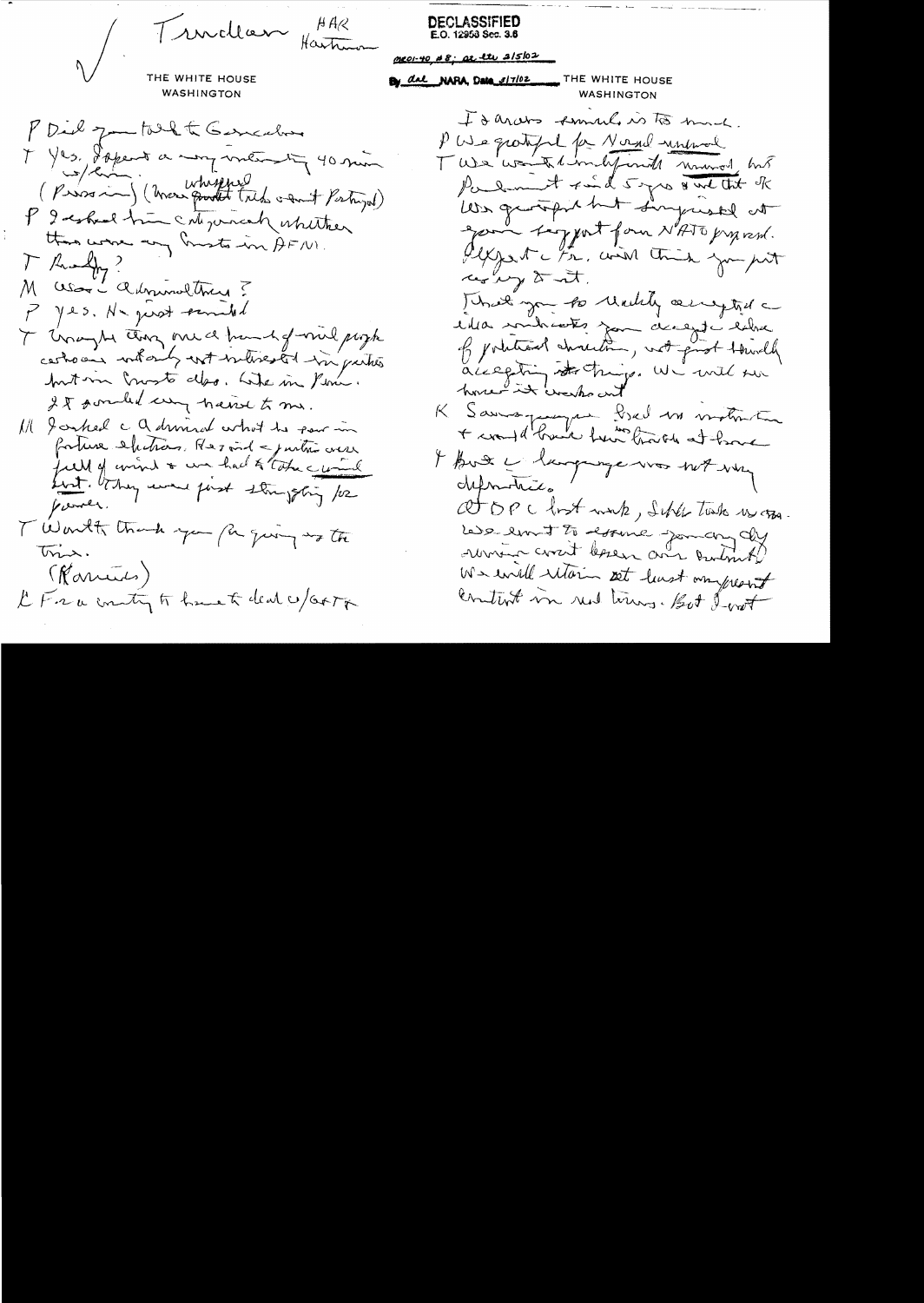THE WHITE HOUSE **WASHINGTON** sure anne mil and forganiz for A There are # of prestime which have toler farget midlestory T Flyx usponsaris min different MR. a très avires on more Murin. P Terror an Olf Pry. Conter I formal it wany weekend to get testimony within than just réalition à Deg. monde Elink 3000 en mese upoper. Twill grant by to Us may is ontito low trive 8 State c temmety chacks un way that I than the I was him fort mito mywith. TOrdy other Indotted soon jose 2 Amoir con vachy porter. / a gon. Hype Ibrary upto early the brokents

THE WHITE HOUSE **WASHINGTON** Consult. Jeb'd motoret a zu tier rain, which cost - promise uning mellino. PUR oppoRent Ones. I went on TU Howard before I left & P Crude by \$1/bbl. (my his done thereally Within in conservation pay, piece mach, is oneforthe any other minimo On florenta prodution. I will som de centre vill with. (Ny CHn Noto & W) m 5 day over sthing may de so, but a low you Ang 31, 20 thing would know to pay work a my or mother and will mise i Cenago J Cets have an administrat prince We with lit in read Toward Evangel finis Goss price and explicit a modity worked let them. M The Magameter phased gay, who baconse para control to you.